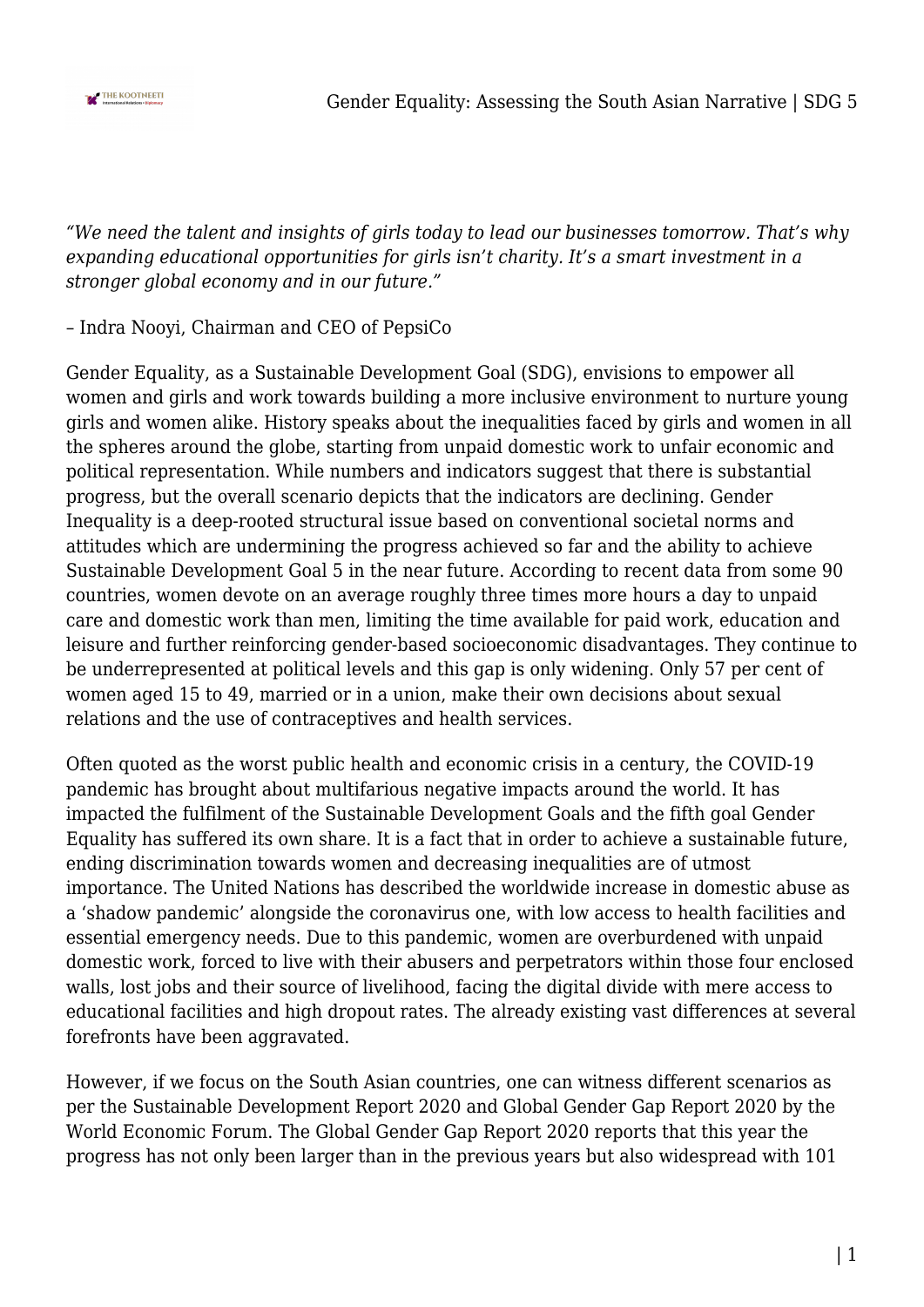

countries improving their score but 48 has seen their performance unchanged. This report is a record of performance of countries across four dimensions, viz. economic participation, educational attainment, health and survival, and political empowerment.

# **Country-wise Profiles of the SAARC Nations**

# **Afghanistan**

Afghanistan ranks at the 139th position out of 166 nations states according to the Sustainable Development Report 2020. The fifth goal 'Gender Equality' holds a distorted future in the nation with major challenges attached to it. The literacy rate of women in the nation is less than a third when compared to their male counterparts. According to the report, the *ratio of female-to-male labour force participation* has been moderately improving, *female-to-male education received ratio* remains stagnant, *demand for family planning satisfied by modern methods* is improving, but the *political participation of women* remains marginalised.

Last year, Kazakhstan, the European Union, and the UNDP launched an education programme to train and educate several dozen Afghan women in Kazakh universities over the next five years, a long-term vision that is achievable through collaborative efforts. [According to UN Women,](https://asiapacific.unwomen.org/en/countries/afghanistan) more than 8 million students are enrolled in school, including more than 2.5 million girls, however, the regular targeting of girls attending the school, continued stigma against girls' education, and the increasing influence of violent extremism are posing increased challenges.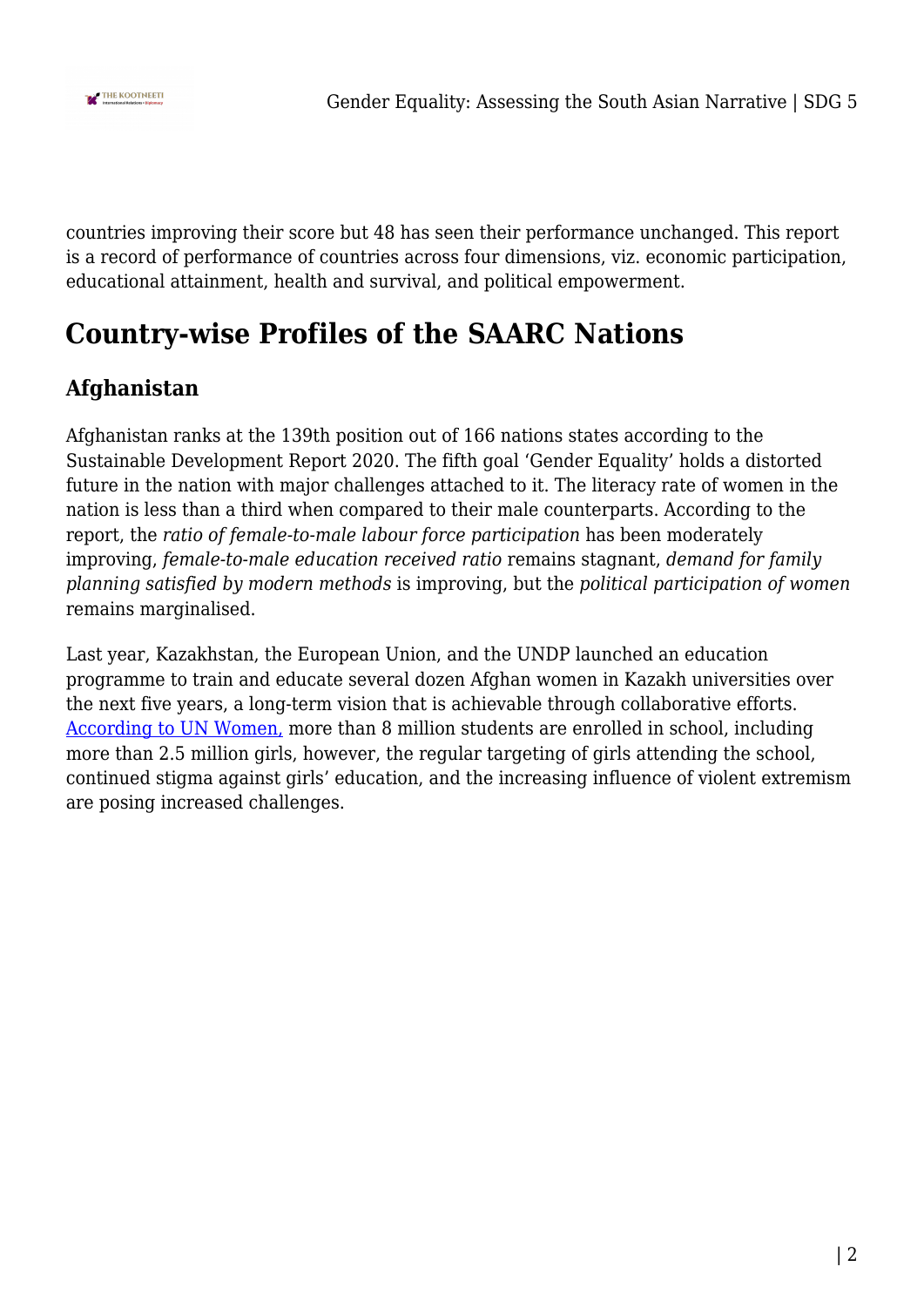



Image source: Better Work

# **Bangladesh**

As per the Sustainable Development Report of 2020, Bangladesh is positioned at 109th, with the stagnation of SDG 5 goal as there are significant challenges remaining. According to the report, the *ratio of female-to-male labour force participation* has been moderately improving, *female-to-male education received ratio* is decreasing, d*emand for family planning satisfied by modern methods* is on track, and *seats held by women in National Parliament* is in stagnation. Though the government is building efforts to make the country gender-inclusive and gender-responsive, there are still challenges and issues to be solved.

Bangladesh has made appreciable progress in South Asia ahead of Nepal, Sri Lanka and India and ranks 50th in the World Economic Forum's Global Gender Gap Report 2020 by closing 72.6 per cent of the overall global gender gap. As per the GGG Report, it is the only country in the world where women have had a longer tenure than men at the helm of the state over the past 50 years. This country has focused on policies and interventions to reduce infant mortality rate, poverty alleviation, women entrepreneurship, education and health. Various initiatives have been taken by the government to provide financial inclusion and economic opportunities to women.

#### **Bhutan**

With a noteworthy rank of 80, Bhutan is one of the top-performing nations in the assortment of its South Asian counterparts. However, the fifth goal still comes with the red tag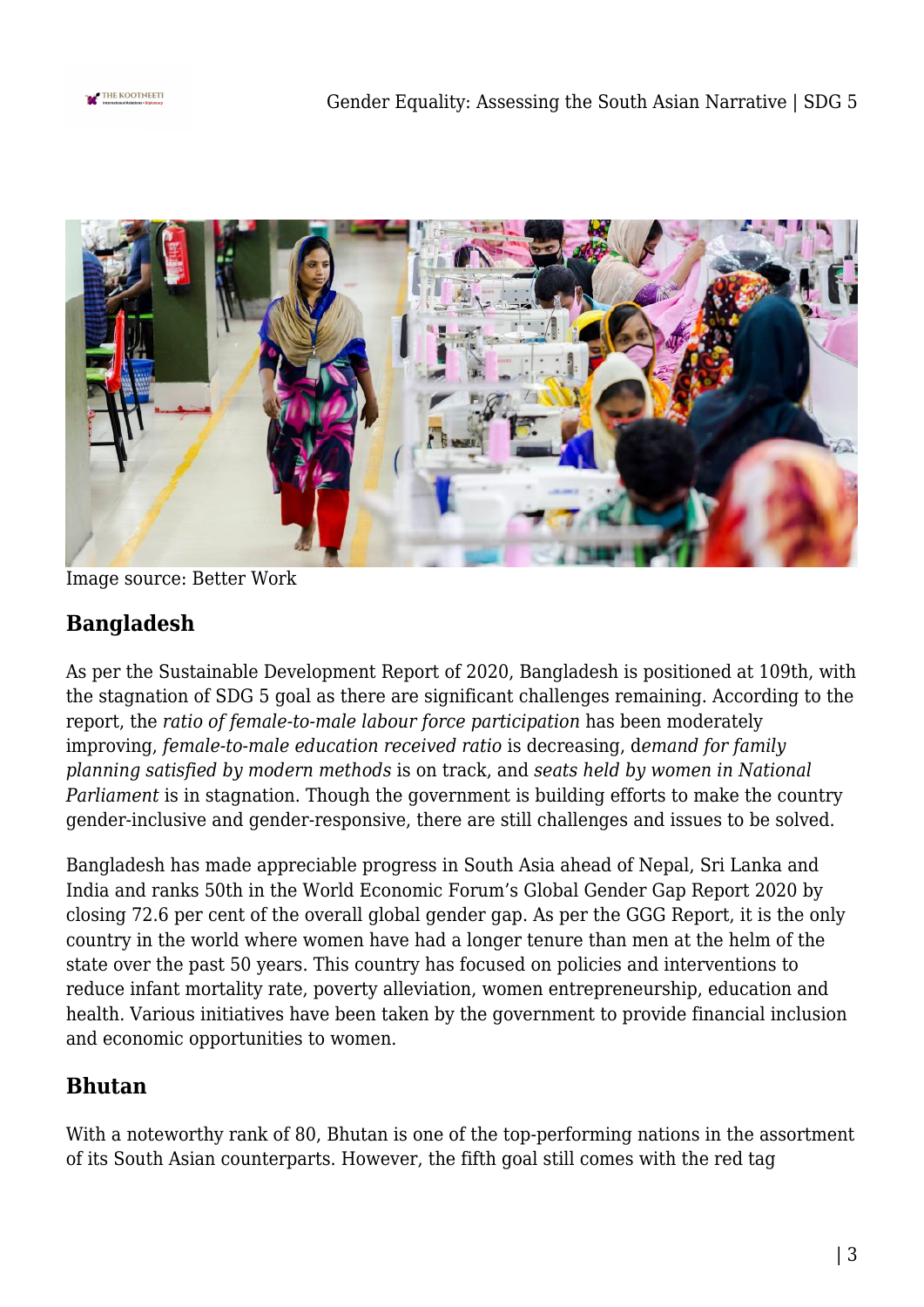

signifying major challenges attached to the same. According to the 2020 report, the *ratio of female-to-male labour force participation* and *demand for family planning satisfied by modern methods* is on track, *female-to-male education received ratio* is decreasing, and *seats held by women in National Parliament* is moderately improving. According to the GGG Report, women enjoy a longer life expectancy than men do, with the only exception being Bhutan.

The Constitution of Bhutan guarantees equal rights to both women and men and the electoral laws provide equal rights for women in politics. Bhutan ratified the Convention on the Elimination of all Forms of Discriminations Against Women (CEDAW) in 1981 and the 53rd session of the National Assembly of Bhutan identified the need to form a women's association to enhance the role of women in the national development process. [According to](https://blogs.worldbank.org/endpovertyinsouthasia/moving-towards-gender-equality-bhutan) [a World Bank blog,](https://blogs.worldbank.org/endpovertyinsouthasia/moving-towards-gender-equality-bhutan) the main constraints for women in the workforce are the responsibilities of household chores and childcare which cause gender disparity in overall employment to increase. Despite these, Bhutan is trying to bring forward a gender-sensitive curriculum in its educational system and aims to provide vocational training to empower women upon graduation from schools.

#### **India**

India has lost 4 positions since the previous editions of GGG Report 2020 despite a small score improvement and is placed at 112th Rank out of 153 countries. On the other hand, it has been placed at 117th rank out of 166 countries as per the SDR 2020 with the SDG in stagnation and still, there are major challenges to be faced. According to the SDR 2020, *female-to-male education ratio* in India is declining along *with female-to-male labour force participation* and *seats held by women in the National Parliament* is in stagnation. This points out a grave and dark reality that there is a large section of women in the society who lack the basic educational facilities, little or no access to economic opportunities and political representation.

In India, the economic gender gap is larger than the political gender gap with females having low pay or wages which is also among the world's lowest. At the primary, secondary and tertiary levels of education, the number of girls and women attending schools and colleges are systematically larger than men but a large difference persists for literacy rate as per the GGG Report 2020. There are various social barriers and deep-rooted stigmas attached towards the role and responsibilities defined for a girl or woman in the Indian society which have contributed to the high dropout cases of girls along. There are just a few females who have attained leadership positions or are progressing in the decision-making sector. Additionally, there is a lack of women-oriented policies which are overshadowing the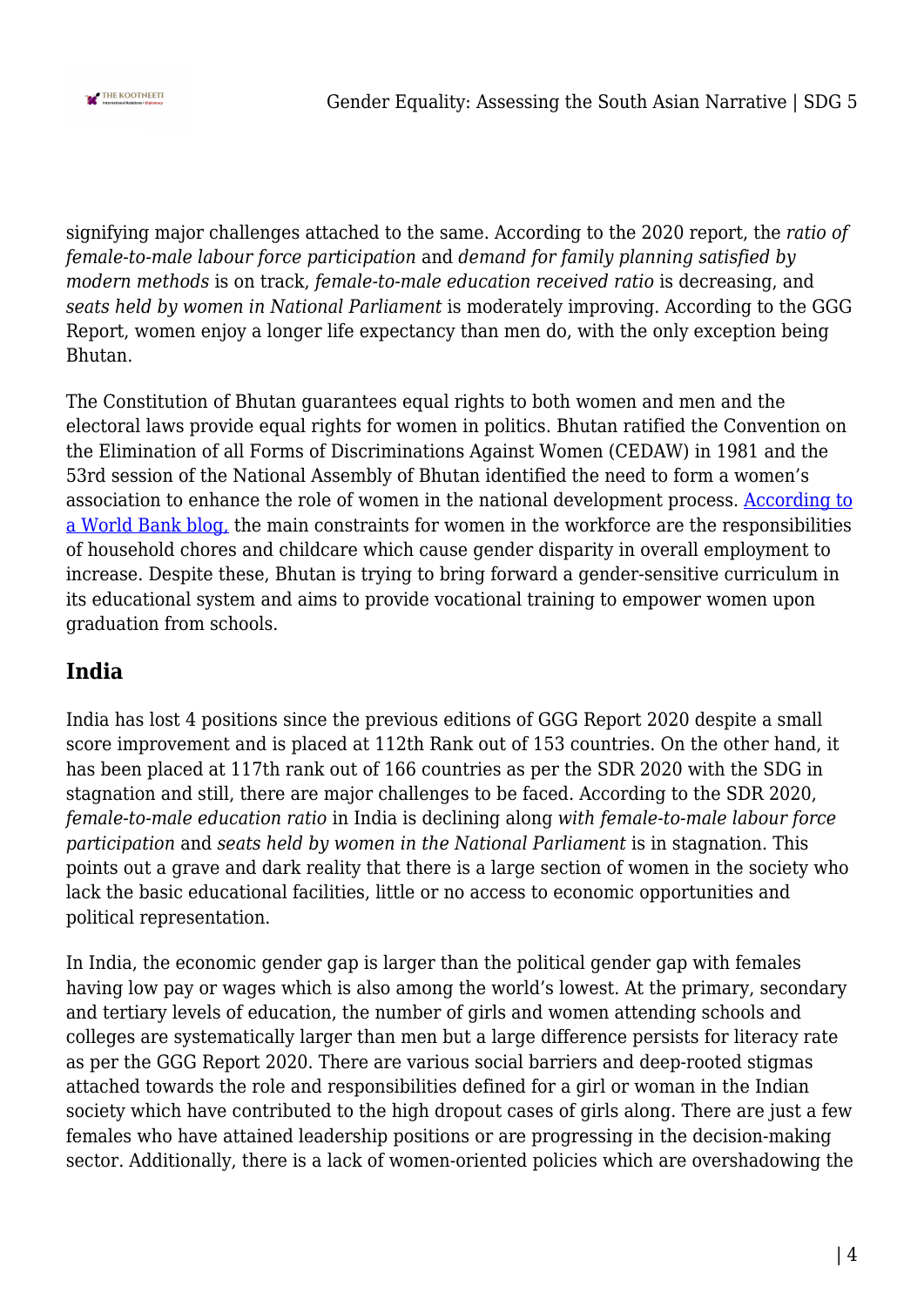

participation of women in all spheres of the society. Gender-responsive budgeting is needed for providing women with opportunities and for this it's really important for the institutions to keep girls and women at the centre of policymaking and orientation.

### **Maldives**

As per the Sustainable Development Report of 2020, Maldives is positioned at 91st, with SDG 5 highlighting major challenges. According to the report, the *ratio of female-to-male labour force participation* has been decreasing, *female-to-male education received ratio* is increasing, *demand for family planning satisfied by modern methods* is moderately improving, and *seats held by women in National Parliament* is showing a decline. As per data obtained from Asian Development Bank, Maldives is said to have made noteworthy progress in the race towards achieving gender equality as compares to the previous years. Gender gaps in education are closing in and gender parity has improved in literacy rates, primary education, and enrollment. However, there are still challenges remain in the areas of political, economic, and social participation and empowerment of women. Dominated by Islamic traditions and following a patriarchal set-up, men are labelled as caretakes of their wives, women, and children. Cultural norms link men with activities outside the home and women are considered largely suitable for work indoors.

Of the 87 members in the People's Majlis, the unicameral legislative body of the Maldives, less than 10 of them are women which highlights the severe underrepresentation in the government. Although rare, the practice of polygamy in the Maldives is legal. The government is regularly criticized for failing to carry out adequate investigations into hundreds of cases of sexual assault as gender-based violence is very prominent. Maldivian law bans sexual harassment in the workplace, but the law is seldom enforced.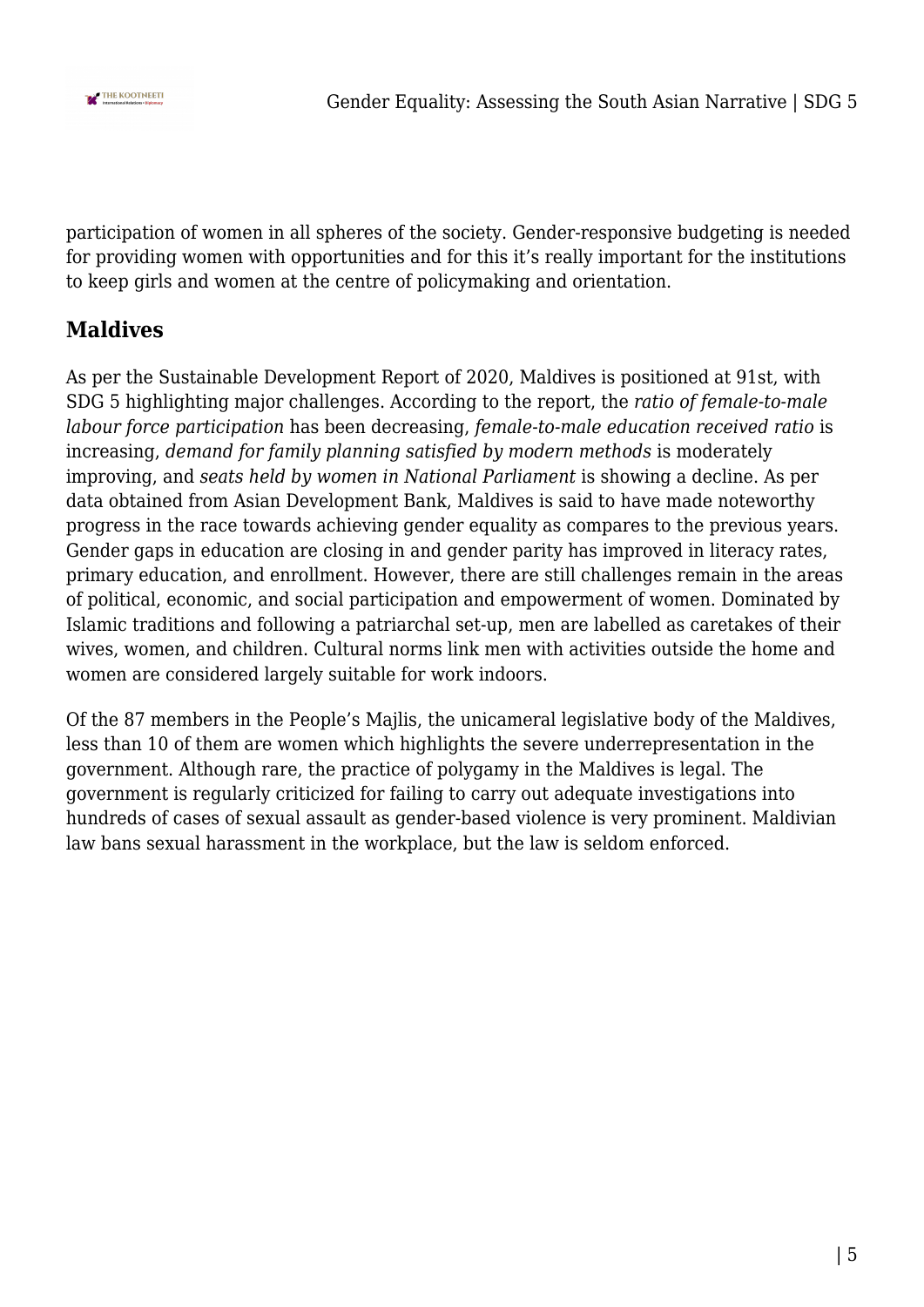



Image source: The Borgen Project

# **Nepal**

As per the Sustainable Development Report of 2020, Nepal is positioned at 96th, with SDG 5 highlighting major challenges. According to the report, the *ratio of female-to-male labour force participation* is on track, *female-to-male education received ratio* is increasing, *demand for family planning satisfied by modern methods* is stagnant, and *seats held by women in National Parliament* is showing moderate improvements. Gender-based inequality is a widespread problem in Nepal with women subjected to an array of discriminatory practices and violence. The element of caste adds another layer to the set of problems with twice the amount of subjugation to the so-called 'lower caste women' denied opportunities with regards to housing, money, land amongst others.

The voices and demands of women need to be amplified to ensure true economic and legal progress of women. Changes to the legal framework are needed and the reproductive and sexual rights of women need improvements. It is seen that uneducated or illiterate women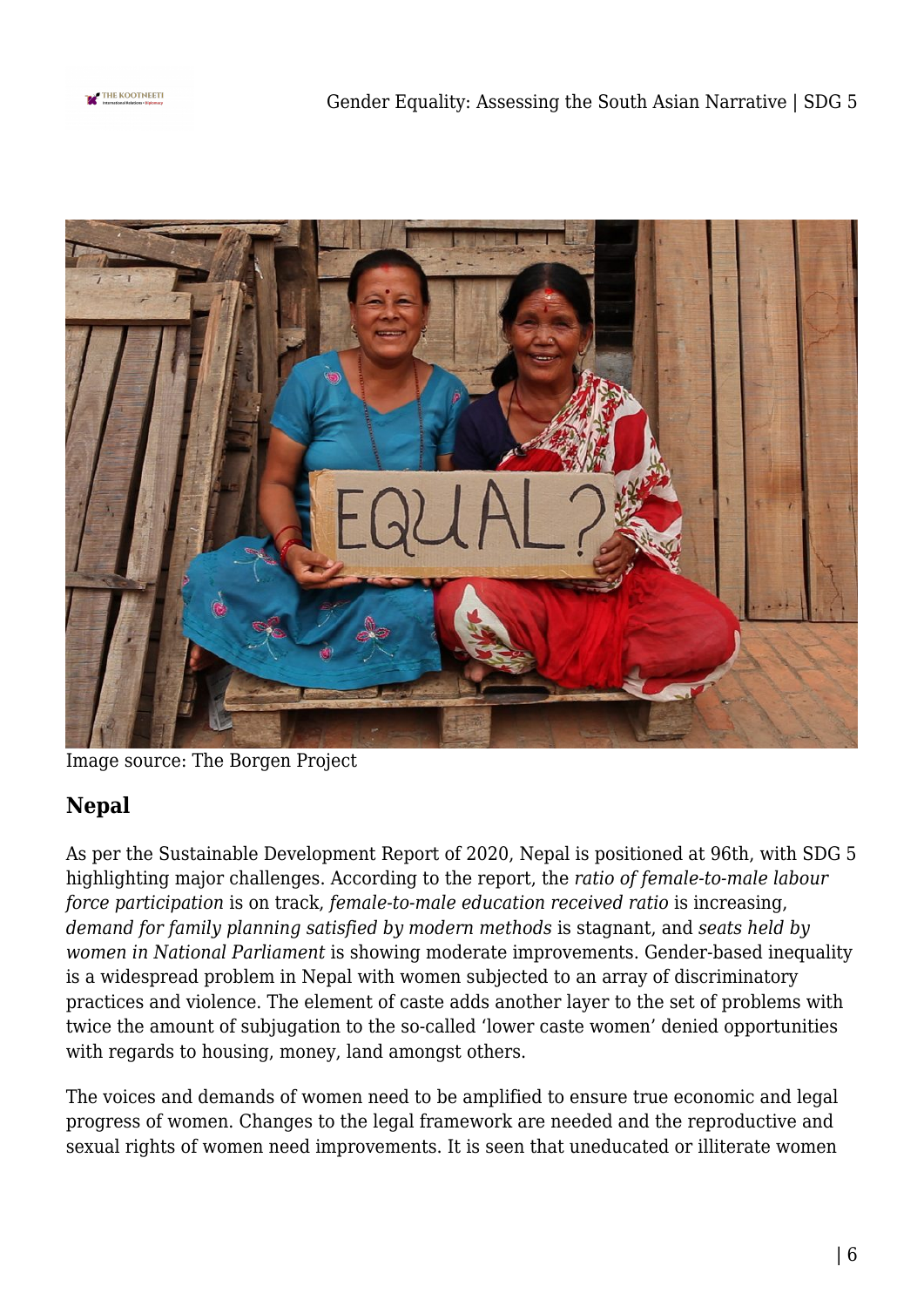

feel that they are not as capable as males which restricts them from enjoying their rights and freedom. Chhaupadi, a menstrual taboo that was criminalised in 2018 is the practice of exiling women to sleep in a hut behind their home during menstruation. Even though it is illegal, it is still practised in certain parts of the country and is accountable for several deaths. Thus, the notion of 'equality' needs transformation into reality. Primary and basic education of girls may have increased in Nepal, but it is not enough to ensure jobs. The female drop-out rates are also high, influenced by a plethora of socio-economic factors. The existing education system needs reformation so as to bridge the gap between young girls and employment opportunities.

#### **Pakistan**

The 2020 edition of the Sustainable Development Goals Report has ranked Pakistan 134th out of 166 nations. SDG 5 is still accompanied with major challenges. According to the 2020 report, the *ratio of female-to-male labour force participation* and *education received ratio* has remained stagnant. The *demand for family planning satisfied by modern methods* is moderately increasing, while *seats held by women in the National Parliament* is on a decline.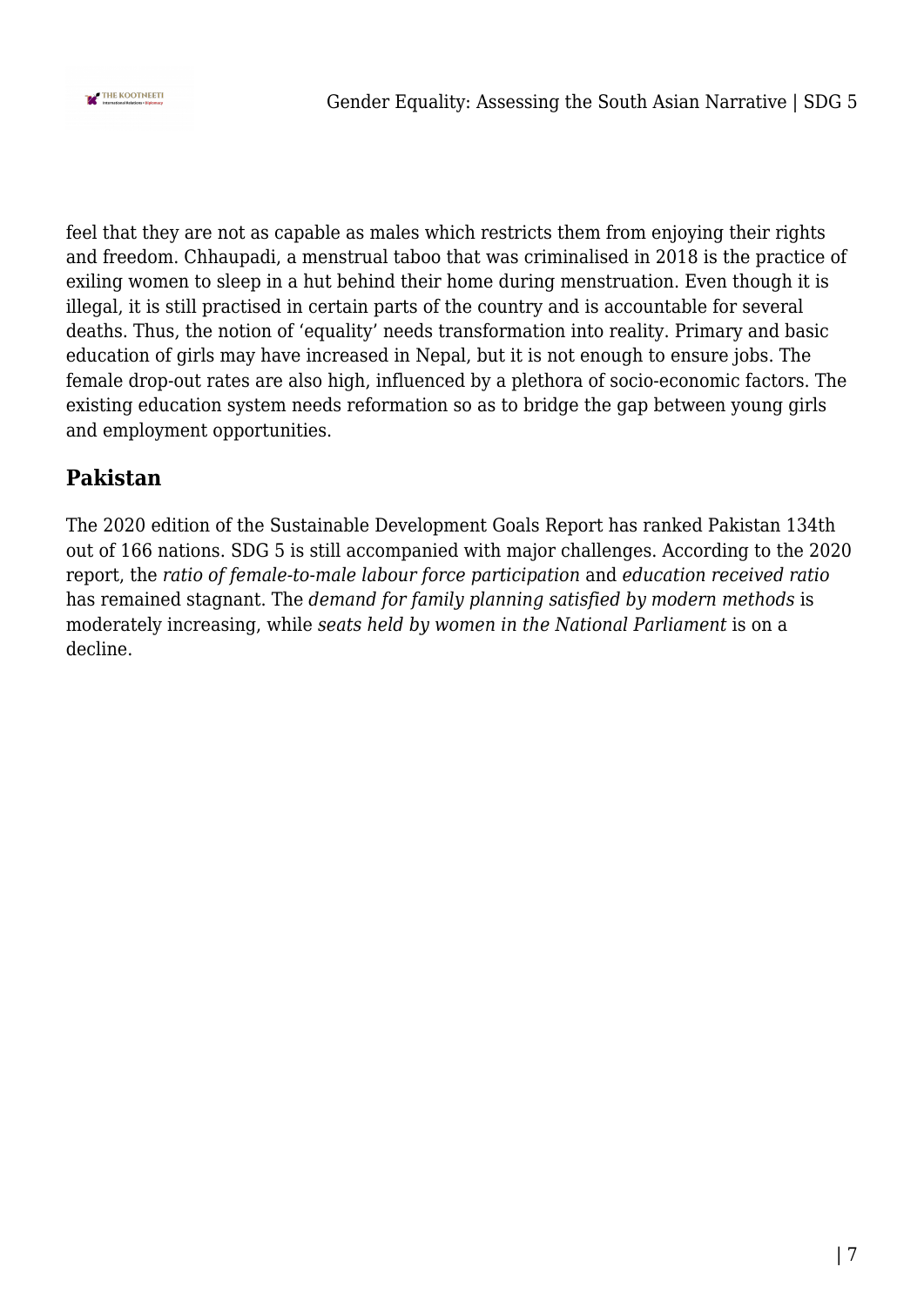



Aurat March Pakistan/ Image source: REUTERS/Yasir Ali

Pakistan ranks 151st on the World Economic Forum's Global Gender Gap Index 2020, which is third-to-last having closed only 56 per cent of the gender gap. Although an improvement as compared to the previous edition, it is unclear whether Pakistan will improve their ranks in the future. The labour force participation of women is low, with only one-quarter of them working or seeking employment. Leadership and senior roles comprise of only 5 per cent of the total, which is, however, twice the rate when compared to 2016. With one of the lowest shares on income distribution, only 18 per cent of labour income goes to women. South Asian countries have successfully bridged the gap in terms of education, but Pakistan still remains with a mere 20 per cent. Human Rights Watch states that violence against women and girls remains a serious problem in the country. Rapes, acid attacks, domestic violence, forced marriages, and honour killings are still prevalent, and Pakistani activists estimate that there are about [1,000 honour killings every year.](https://www.hrw.org/world-report/2019/country-chapters/pakistan) Low-cost private schools have blossomed as an alternative to government schools since there is a lack of access to the same. However, these schools lack government oversight and the quality of curriculum and teachers remain questionable. With resistance from the state and religious institutions,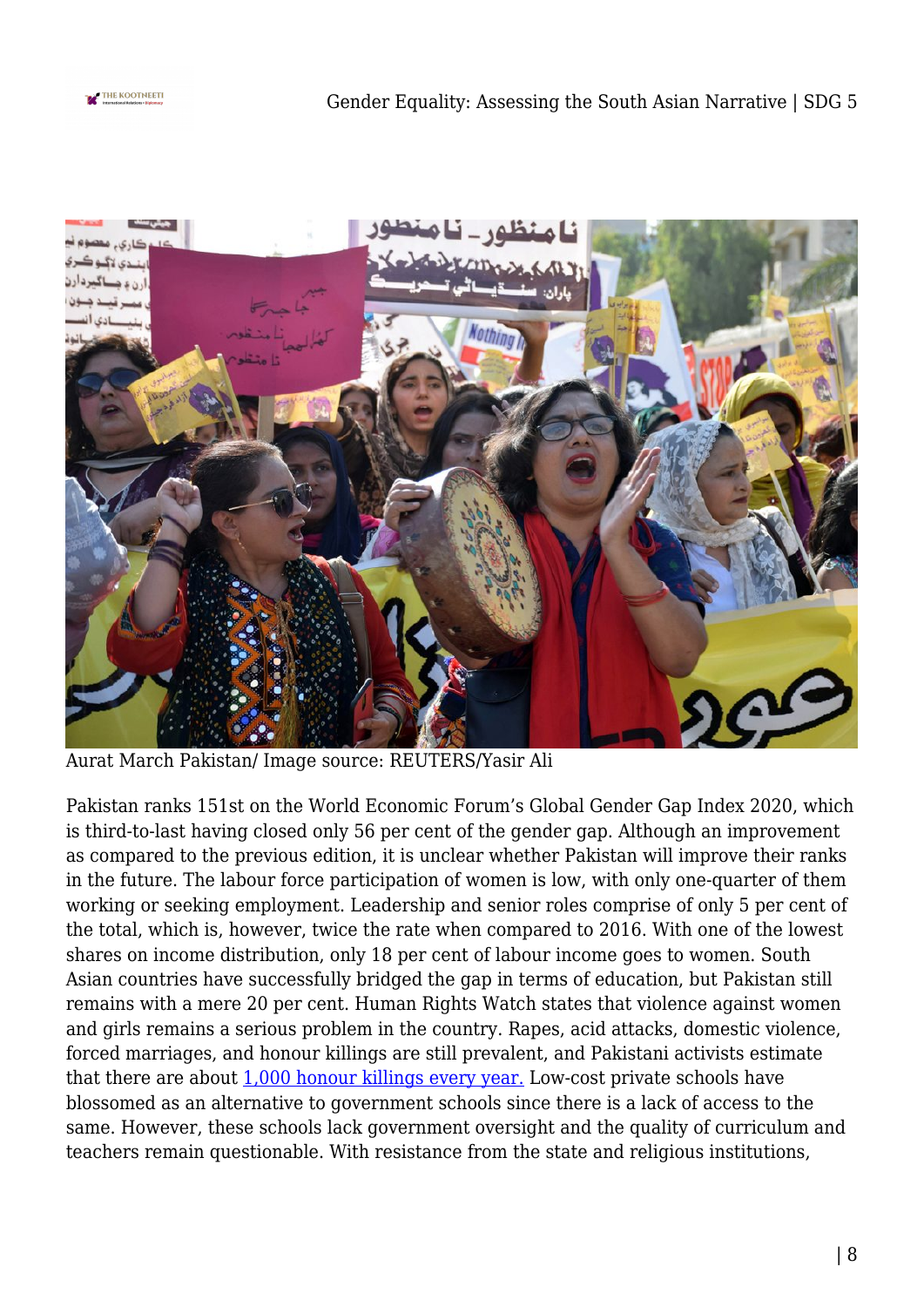

achieving gender equality is still a long walk away.

### **Sri Lanka**

Sri Lanka ranks 94/166 according to the Sustainable Development Goals Report for the year 2020. The fifth goal pertaining to Gender Equality remains stagnant and is associated with major challenges attached to the same. According to the 2020 report, the *demand for family planning satisfied by modern methods* is moderately improving, while the *ratio of female-tomale labour force participation, female-to-male education received ratio,* and *seats held by women in National Parliament* remains stagnant. When it comes to political empowerment of women, it is a common trend in South Asian nations wherein women represent 20 per cent or less of the parliament, while Sri Lanka demonstrates a promising 33 per cent. Even if women are found in decision-making positions across all sectors, their presence remains neglected.



Image source: Asia Foundation